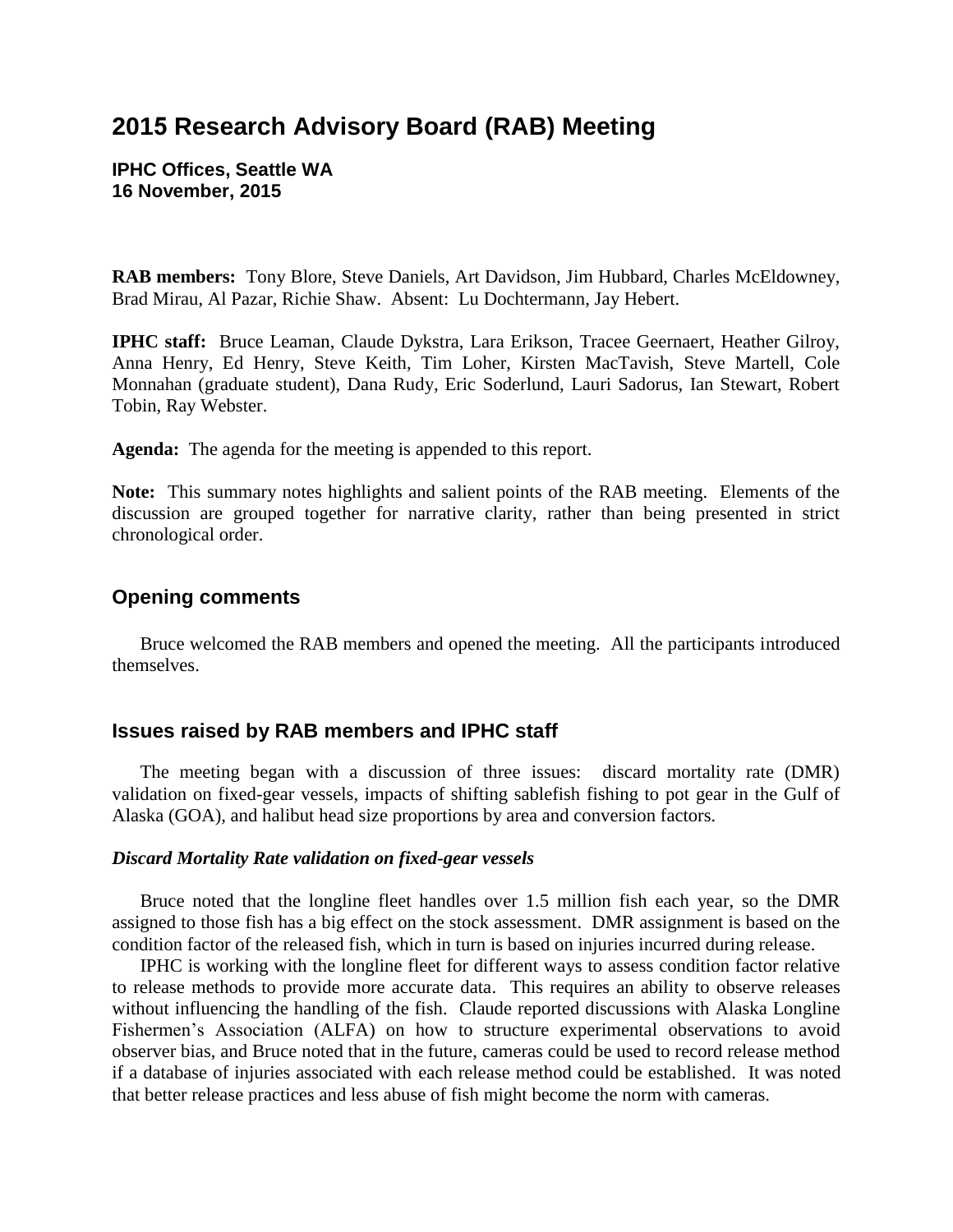Bruce invited the RAB members' ideas for possible experimental designs for a discussion later in the meeting.

On a related note, Tim described the ongoing work on accelerometer tags and their potential for detecting mortality of released fish. He reported that they may be used in test deployments as early as summer of 2016 on board some of the Amendment 80 vessels.

## *Impacts of shifting sablefish fishing to pot gear in Gulf of Alaska*

Bruce opened this topic by describing the current proposal to allow pot fishing for sablefish in the GOA, including retention of incidentally caught halibut. He described the proposal currently before the North Pacific Fishery Management Council (NPFMC), which will likely come before the IPHC for consideration at the Annual Meeting. The question posed to the group concerned their expectations regarding the impacts on the halibut fishery if sablefish fishing moved to pot gear. This produced a wide-ranging discussion of the two fisheries and their interaction with each other and with whales, including:

- 1. Expectations for the sablefish fishery:
	- a. Pots tend to catch smaller fish, so the economics point to using hooks. On the west coast, some are using pots with larger escape rings to target larger fish.
	- b. Better coverage of the grounds is possible with hooks.
	- c. Sablefish fishing observations suggest that sablefish may not go into the pot if halibut are already there, and pots do not get many halibut.
	- d. Some Bering Sea and Aleutian Islands (BSAI) boats are going back to longlines after trying pots.
	- e. Not all vessels are of suitable size and layout for handling pots. In the GOA, we expect to see some fishers shift to using pots, followed by a period of evaluation.
- 2. Expectations for the halibut fishery if the sablefish fishery shifts to pot gear:
	- a. It could increase the frequency of whale attacks on halibut longlines if the whales no longer have sablefish longlines to target.
	- b. Do we see spatial or temporal segregation of sablefish and halibut? Early in season they tend to be mixed on the deeper grounds, but less so in summer months.
- 3. Expectations for the halibut fishery if targeting in pots were allowed:
	- a. Not many longliners are targeting halibut if they have sable fish quota  $-$  it is primarily an incidental catch during sablefish fishing in the GOA. So, it seems unlikely that vessels would develop targeting behavior on halibut with pots, although severe whale depredation may push in this direction.
	- b. Catch rates are better on hooks.
- 4. Gear conflict between pots and lines:
	- a. There will be gear conflict with no division of season or grounds between gears.
	- b. There are problems with leaving pots on the grounds limits for time in the water are not enforceable.
- 5. The observed behavior of whales:
	- a. Whales go after pots, too. They hang around pot boats and wait for discards, and have been reported to tear the mesh on pots in the Aleutians.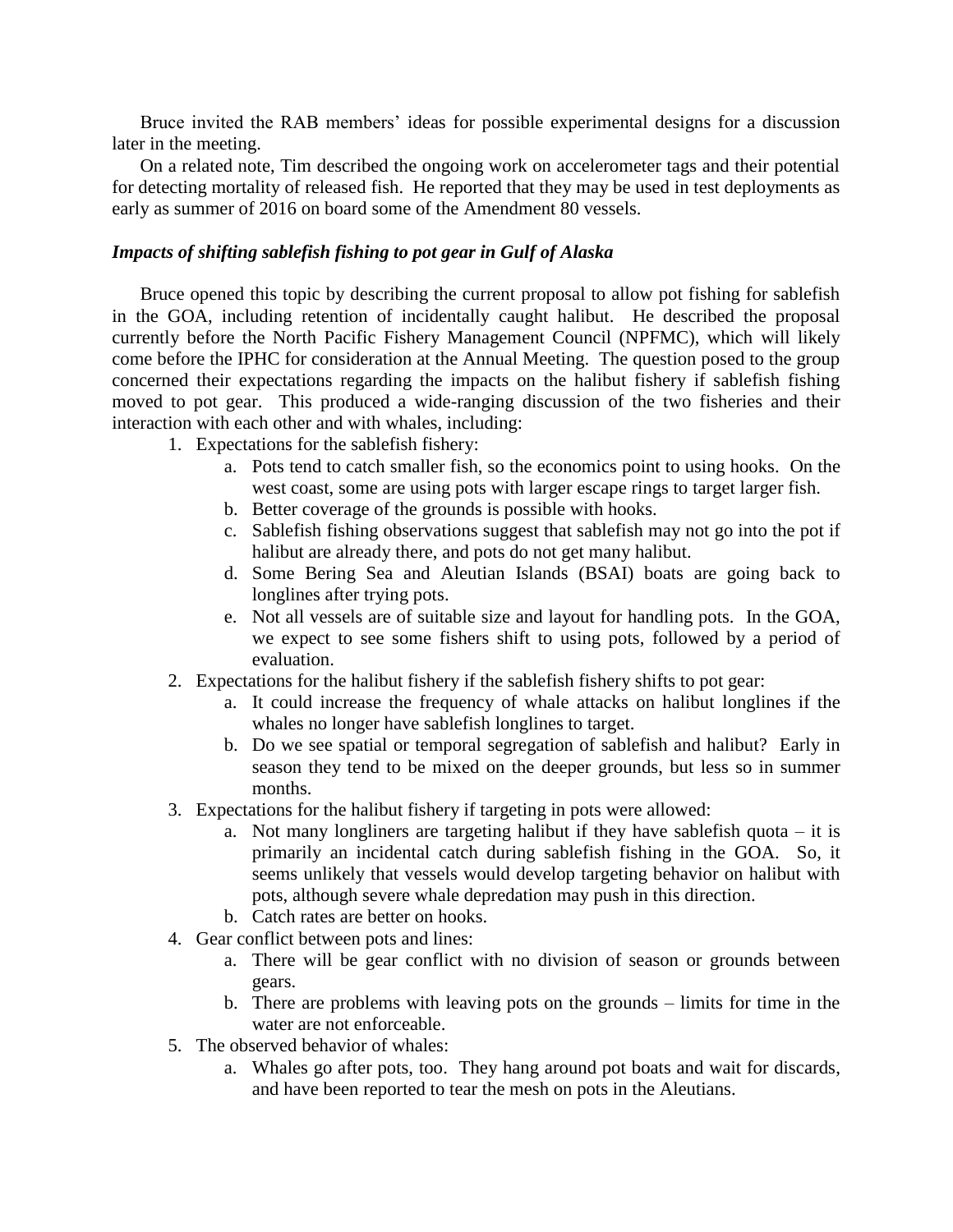- b. Whales affect multiple target fish species.
- c. Are whales a bigger problem for sablefish than for halibut? Sperm whales seem to prefer sablefish to halibut, but orcas are not so picky.
- d. Temporal differences more whales are seen early in the season. Later they are presumed to be going after salmon.
- e. Different species of whales and other marine mammals occupy different areas of the ocean, sometimes with overlapping ranges.
- f. Whales may be primarily following the distribution and abundance of other species (such as squid) and using plundered fish (halibut) as a supplement. Increased abundance of these natural prey species in areas of fishing activity can cause increased interactions.
- 6. Characterizing and quantifying the effects of whale depredation:
	- a. We know if whales are present, but can't quantify their effect on the fishery. It is difficult to characterize their very cryptic behavior because it is hard to know which hooks are empty because of whales.
	- b. How many whales are we seeing? This year, about 50 survey stations of over 1400 were affected. We have only dropped four sets from the data series in the last six years because of depredation.
	- c. Steve Martell noted that our assessment models currently assume that whales are part of natural mortality for halibut. If we are losing many fish to whales, we must fish harder to get quota and should account for that. Whale depredation thus amounts to mortality that is not correctly designated and for which we need accurate estimation.
	- d. In 2016, IPHC will add two questions to the port samplers' interviews with captains regarding depredation.
- 7. Experience from other fisheries:
	- a. Commercial fisheries have a disincentive to report lost fish because they may count against their quotas or bycatch limits, in some fisheries.
	- b. In the Pacific cod fishery, there is no incentive to report or avoid whales the whales do them a favor when eating halibut because it decreases their discards.
	- c. Lighter gangions and faster hauls (60,000 hooks per day, for example) tend to capture smaller Pacific cod and fewer halibut.
- 8. Future discussions: perhaps we should engage whale specialists to understand whale behavior.

## *Head proportions by area and conversion factors*

Ray presented data on the proportions of the head to overall length which were collected this year from the ongoing length-weight project. About 70% of the commercial catch coastwide is reported head-off, and the IPHC uses fixed ratios of head-to-body length to adjust fish ticket data for use in the assessment. One goal of this project is to provide direct estimates of head weights through sampling of landings to compare with the currently assumed values, and to assess the variability in these factors. Data were gathered in Areas 2B, 2C, 3A, and 3B, and are reported in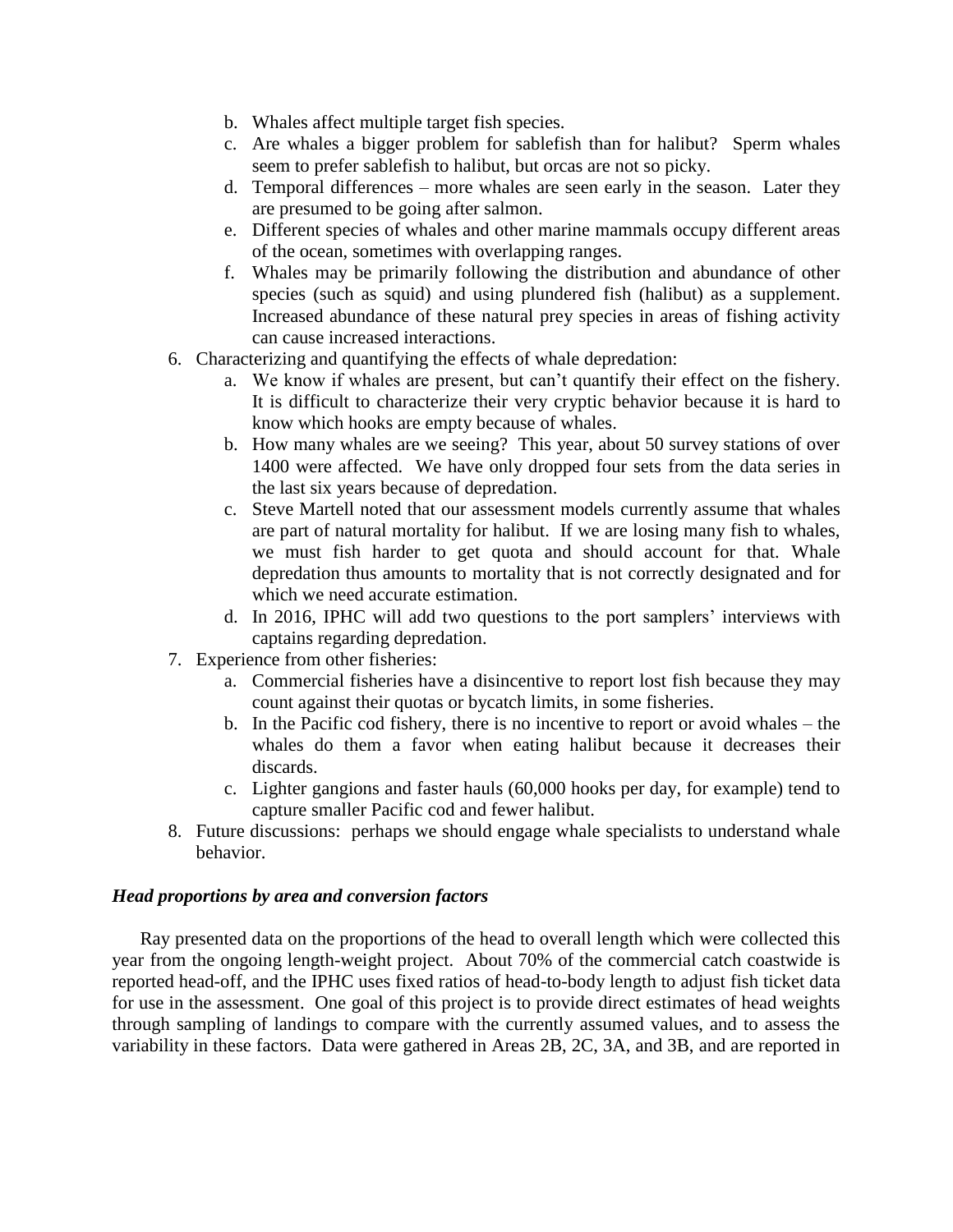this year's  $RARA^1$ . The data appear to show clear differences among areas, which are attributed to differences in the way halibut are processed by fish plants in different parts of the coast. Additional ports will be sampled in 2016.

Questions to the group about heading procedures and potential methods to standardize reporting prompted the following discussion:

- 1. There are no regulations for how the head is cut, and each plant has a different method. There can be up to a 5% difference between a "square" and an "angle" cut.
- 2. IPHC may need head-on weights in order to accurately and consistently estimate all removals.
- 3. When asked if it would be an issue to require processors either to report head-on weights or to make a standard head cut, there was no consensus. Some preferred to report head-on, and others preferred not to.
- 4. Members asked the staff to show the effect on the stock assessment of the differences.

## *Other issues raised by RAB members*

Several additional issues were raised for discussion by RAB members:

- 1. Length-weight ratio. Following a comment that big fish always seem to weigh less than the length-weight table predicts, Ray discussed more of the results from the length-weight project. We have found strong evidence that fish tend to be smaller than the table predicts, with variation by area and time. In most areas the fish appear to be lighter earlier in the season, and in some areas these temporal differences are pronounced. [This year's project results are reported in the same RARA article cited earlier.]
- 2. The effect of El Niño on halibut, if any, and whether it could be discerned.
- 3. The adequacy and accuracy of sport catch data, particularly for the unguided sector in Alaska and all sport sectors in British Columbia. Ray described the iRec initiative currently under way in British Columbia.

## **Issues from previous meetings and issues from RAB members in correspondence**

## *Assessment update*

Ian presented an update of the stock assessment, noting in particular:

- 1. The input of the Scientific Review Board (SRB).
- 2. Data improvements, including this year's Bering Sea calibration, improved bycatch estimates for Alaska, the generation of weight-at-age data by area, and the addition of length and weight data from the Alaska sport catch.
- 3. The development of spatial modeling using movement information.
- 4. New ways to present information.

l <sup>1</sup> Webster, R.A. et al. 2016. Analysis of length-weight data from commercial sampling in 2015. Report of Assessment and Research Activities 2015, *in print.*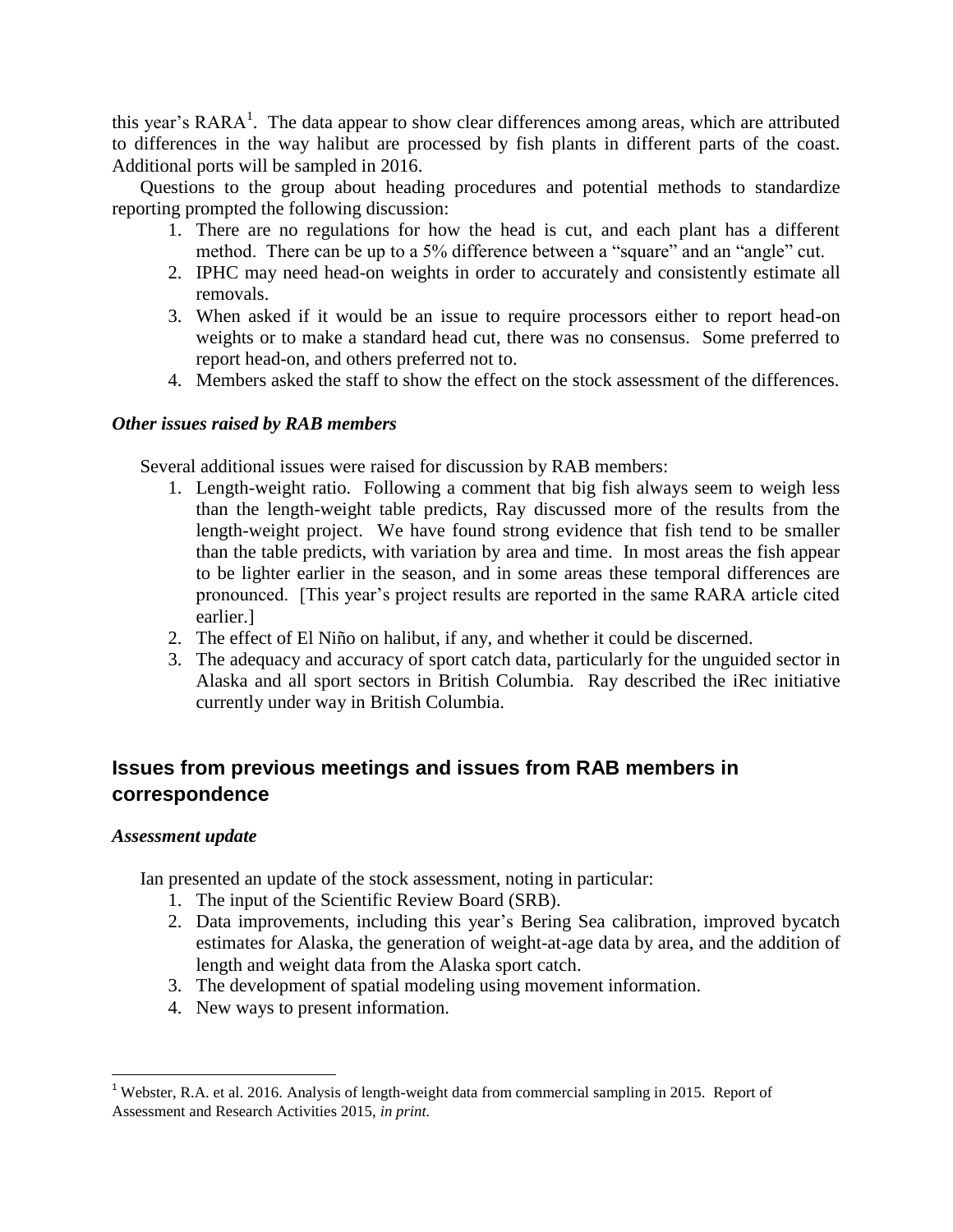Follow-up discussion of the assessment touched on several topics, including:

- 1. Total mortality. Ian pointed out how some factors (such as unaccounted removals) can have relatively small effects on the assessment, but potentially large effects on harvest policy.
- 2. The difficulty of accounting for the effects of whale depredation.
	- a. There is no index of abundance for whales, so we cannot tell if their population is changing.
	- b. We do not know if or how much the level of depredation is changing, and if it is, whether it can be linked to changes in whale population or whale behavior.
	- c. With such poor information, we may not be able to discern any effects on the halibut stock for many years.
	- d. From the information we do have, we estimate that the amount of halibut lost to whales is still small relative to other removals, such as bycatch.

#### *Sport fishery discard mortality estimates*

Ian reported that in 2014 sport fishery discard mortality data were added to the assessment, including new estimates from Alaska and some additional data from state agencies in Area 2A. There are no new numbers from British Columbia and we are using data from Area 2C to create a proxy ratio of discard mortality in Area 2B sport fisheries. We are asking all agencies for length, weight, and age data, if available.

## **Brief review of selected ongoing IPHC research projects**

Staff members reported on a number of ongoing research efforts:

- 1. Management Strategy Evaluation (MSE). Steve Martell updated the RAB on the MSE process, including the May and October Management Strategy Advisory Board (MSAB) meetings, revised governance and facilitation for the MSAB, and current modeling and analysis.
- 2. Size at age (SAA).
	- a. Steve Martell reported on Jane Sullivan's work at the University of Alaska on the spatial and temporal history of SAA, and the cumulative effects of size-selective fishing on SAA. One question that can be explored in this approach is how hard we would have to fish to explain the SAA variation we have seen. The answer appears to be within the range of fishing mortality we estimate to have occurred, but there is no apparent correlation between fishing effort and the effects we see. What points to a non-fisheriesinduced cause for the current smaller halibut is that we've seen these small sizes before.
	- b. Steve also reported on Kirsten Holsman's work at the Alaska Fisheries Science Center on bioenergetics, including changes in temperature and changes in diet.
	- c. A question about whether any of the new research had changed our thinking regarding a change in the minimum size limit (MSL) prompted these observations from the staff:
		- 1) Changing the MSL is a policy decision.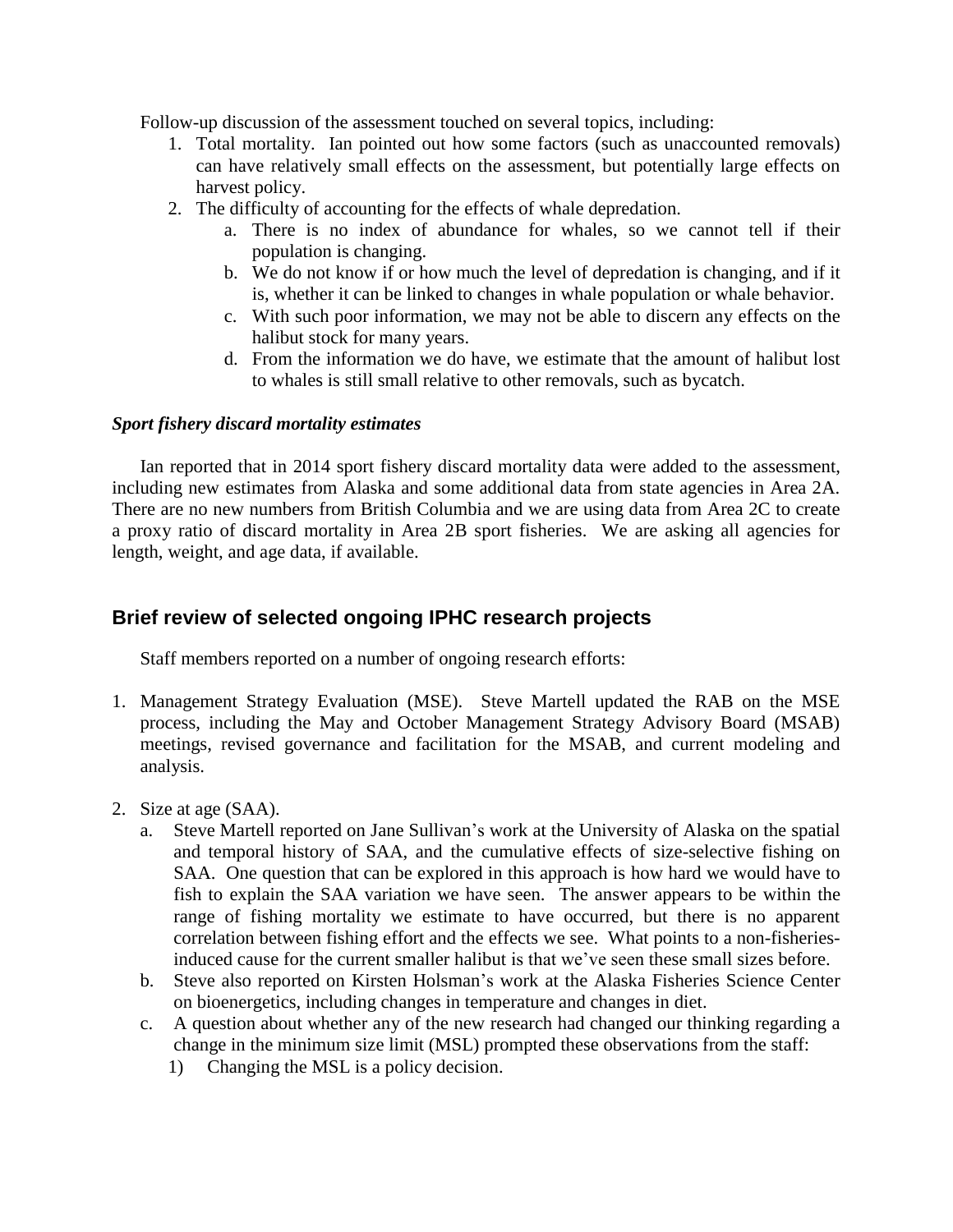- 2) In accordance with the current harvest policy, we would need to lower the harvest rate to accommodate the changes in the catch resulting from a lower MSL.
- 3) If there were no change in fishing behavior a lower MSL could be a net positive, but with a change in behavior it could be a negative.
- 4) Without data on discards, we cannot directly evaluate the effect of a change in MSL. It would take at least 10 years to tell from assessment results whether it had achieved its objective.
- 3. Eastern Bering Sea flats calibration survey and survey expansion for 2016. Ray reported on this year's survey and the calibration results it produced for the Eastern Bering Sea. He also noted that we have added a calibration for Area 2A south of 40° N using the National Marine Fisheries Service (NMFS) west coast trawl survey. In 2016 we plan to expand the IPHC setline survey in the Area 4D Edge.
- 4. Sex composition of the commercial catch from marking fish at sea. Ian reported on this project, which we plan to expand to a larger number of volunteer vessels this year. Several RAB members expressed interest in participating in the project. Staff members also discussed the genetic assay being developed for determining the sex of the fish, as well as other potential techniques for testing maturity, such as hormone and/or vitellogenin testing.
- 5. Tagging studies. Tim reported on the status of IPHC tagging experiments, including the current project to wire-tag juveniles from the NMFS trawl surveys and potential accelerometer tagging experiments using Amendment 80 vessels. Bruce noted that we will not be able to derive quantitative movement rates from these tagging projects, but they can tell us something about movement pathways.

## **Selected IPHC staff research proposed for 2016**

Bruce described ongoing and proposed staff research projects listed in Table 1 below. In response to questions, the group discussed several of the projects in more detail, including:

- 1. Length-weight relationship. Ray discussed the history of our size and weight data, including the original work in 1926 and the re-examination of the topic in the 1980s. Members noted that if fish were measured at sea, we should expect some shrinkage before delivery. Eric described the companion project to measure fish at sea during the survey to obtain comparative data from catch to delivery.
- 2. Assessment of mercury and contaminants. Claude described the risk and effects of mercury contamination in fish, noting particularly the importance of selenium loading with respect to risk from the mercury. Emerging science points to selenium offsetting the methyl mercury in many species, and could become a part of the considerations involved in setting safe human consumption.
- 3. Oceanographic monitoring. Lauri described the oceanographic data we gather on the survey, how it is processed, where it is posted, and its availability to the scientific community and the public.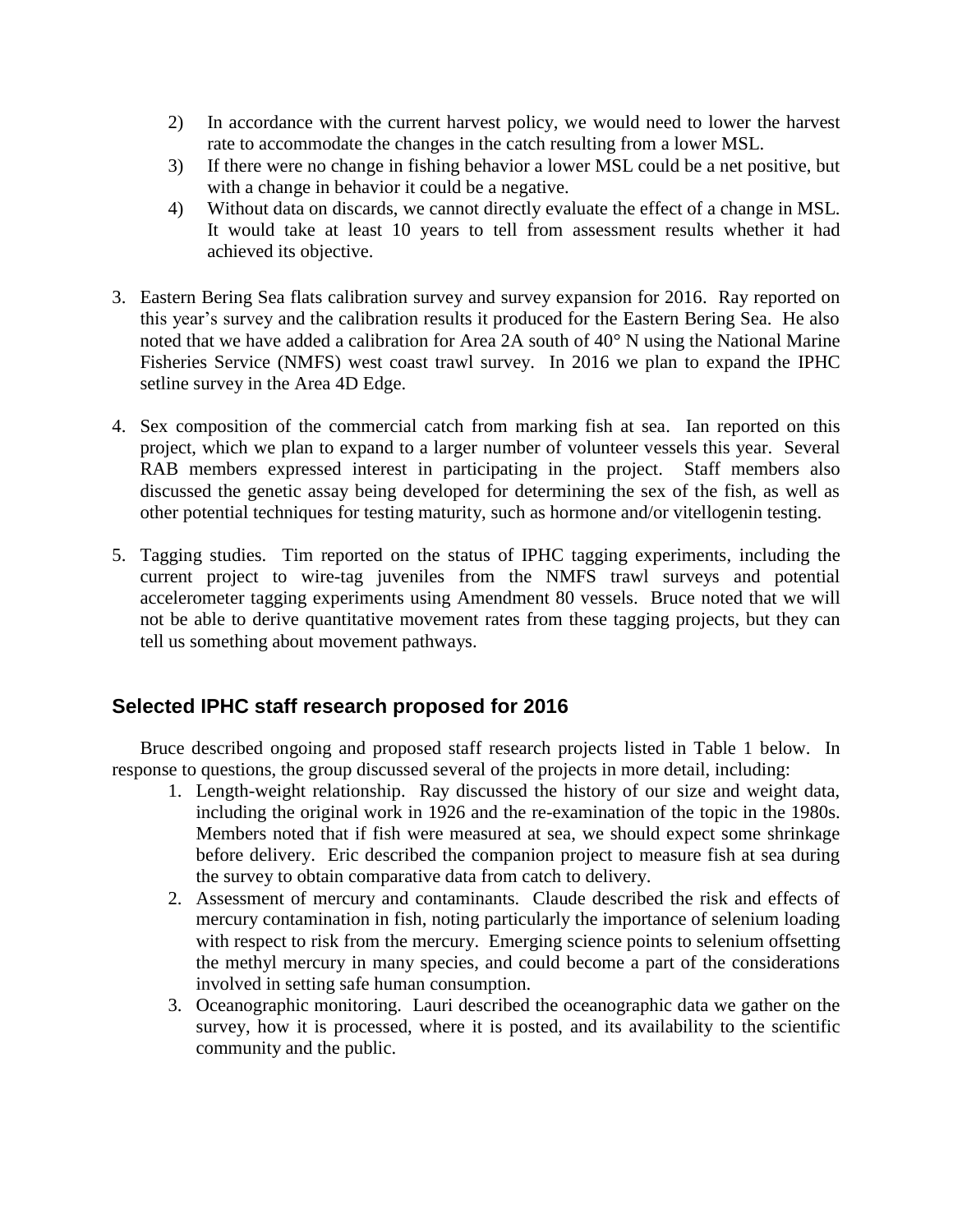## **Further discussion by RAB**

## *Feedback for IPHC staff*

Bruce asked the Board members for their feedback on topics we should be looking at and priorities for research. He also asked them to identify information they would like to have, particularly to help explain scientific topics to other members of the community. Board members contributed the following ideas and opinions:

- 1. On current projects:
	- a. The fleet end of the sex-marking project should go well.
	- b. On the shore end of the length-weight project, the processors could help us more if we ask. If the plants were on board with the port samplers, they might take pride in getting more out of the science. They could get head-on weights, too, even if that is not their preference.
- 2. On communication with others in the community:
	- a. Information from the IPHC is getting to those who are paying attention, but how interested is the average fisher? Many aren't aware of IPHC research.
	- b. People tend to turn away if what they hear doesn't fit their own experience, and they often want instant results, but what IPHC is doing is on the money. IPHC seems to be responding to the general population, although is generally a few years behind.
	- c. IPHC has a lot of credibility with fishers, especially compared to some other agencies.
	- d. The port visit trips by Bruce and Ian are well appreciated.
- 3. Ideas we should work on:
	- a. Whale avoidance.
	- b. Full catch accounting, which Bruce and Ian explained means understanding all sizes and sources of removals.
	- c. Local movement of fish during the season.
	- d. The potential for biological sampling on charter boats. It is not uncommon to pull up 50-100 fish in an afternoon.
- 4. On fishery management:
	- a. Small boats are at a disadvantage in the current Area 2A derby fishery. Bruce noted that the Pacific Fishery Management Council would need to act to change the current system.
	- b. In the effort to observe the Alaska sport fishery, what would the proposed "lodge verifier" look like? Bruce noted that it would be like creel sampling, and that because the charter sector is so large relative to the commercial fishery in southeast Alaska, it is very important to get data that we do not currently collect.

## *Discard Mortality Rate validation on fixed-gear vessels, continued*

Returning to the earlier conversation about gathering data on releases, Bruce asked for ideas on experimental design to sample fish discarded in the commercial fishery without changing the way the fish are handled. This discussion included the following: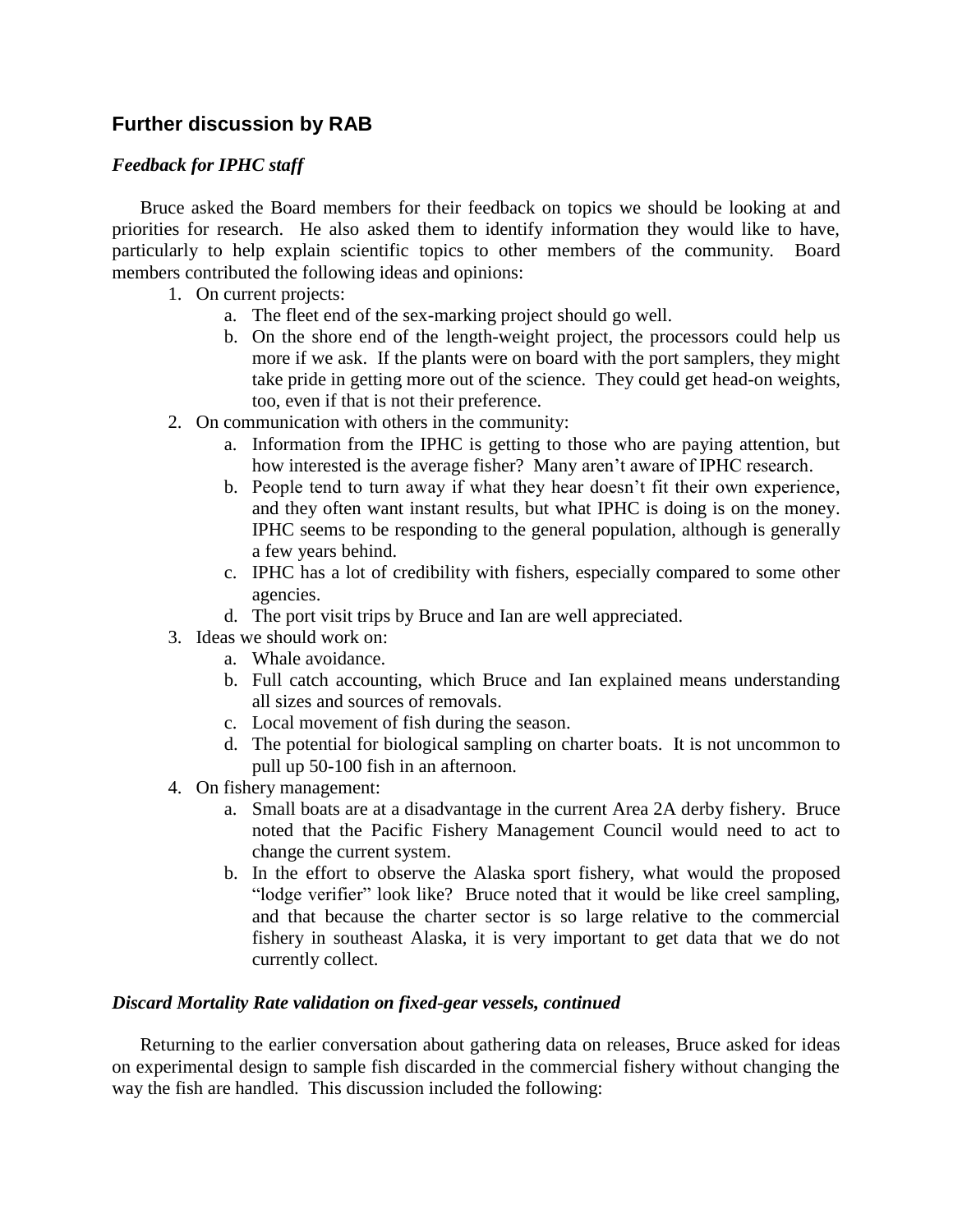- 1. The likely need to use a special charter to gather this data.
- 2. Possible deck and gear arrangements:
	- a. One possibility could be to station the rollerman at a second roller station inboard, so that the fish the rollerman released would be retained for assessment of their condition before being returned to the sea.
	- b. Another possibility could be to use a chute for fish that would normally be released to allow assessment before returning them to the sea.
	- c. Whether it would be feasible or perhaps even easier to use snap gear for this experiment.
- 3. The importance of technique in releasing fish, noting that the rate of observed prior hooking injuries had dropped but now seems to be going up. This led to the question of how to assess releases in the non-target fisheries.
- 4. The future possibilities for cameras as an alternative to observers:
	- a. This experiment would develop some of the information necessary to allow cameras to record the release method.
	- b. The possibility for high-speed cameras to capture the injury itself.

## *Staff comments*

Staff members contributed several additional ideas for research, including:

- 1. Regarding whales:
	- a. The possibility of something like tori lines for whales.
	- b. The possibility of using hydrophones on each set to record whales, noting that Scripps had done something like this off Sitka.
	- c. The possibility of engaging whale behavior specialists.
- 2. Regarding DMRs, looking at the difference between DMRs assigned to different fleets, noting that the longline catcher-processors are assigned a 9% DMR while the commercial halibut fleet is assigned 16%.

## **Closing comments**

Bruce thanked the members for their attendance and the spirited discussion. He noted the value of the RAB's input to the staff's work, and that many staff members count RAB meetings among their favorite IPHC activities.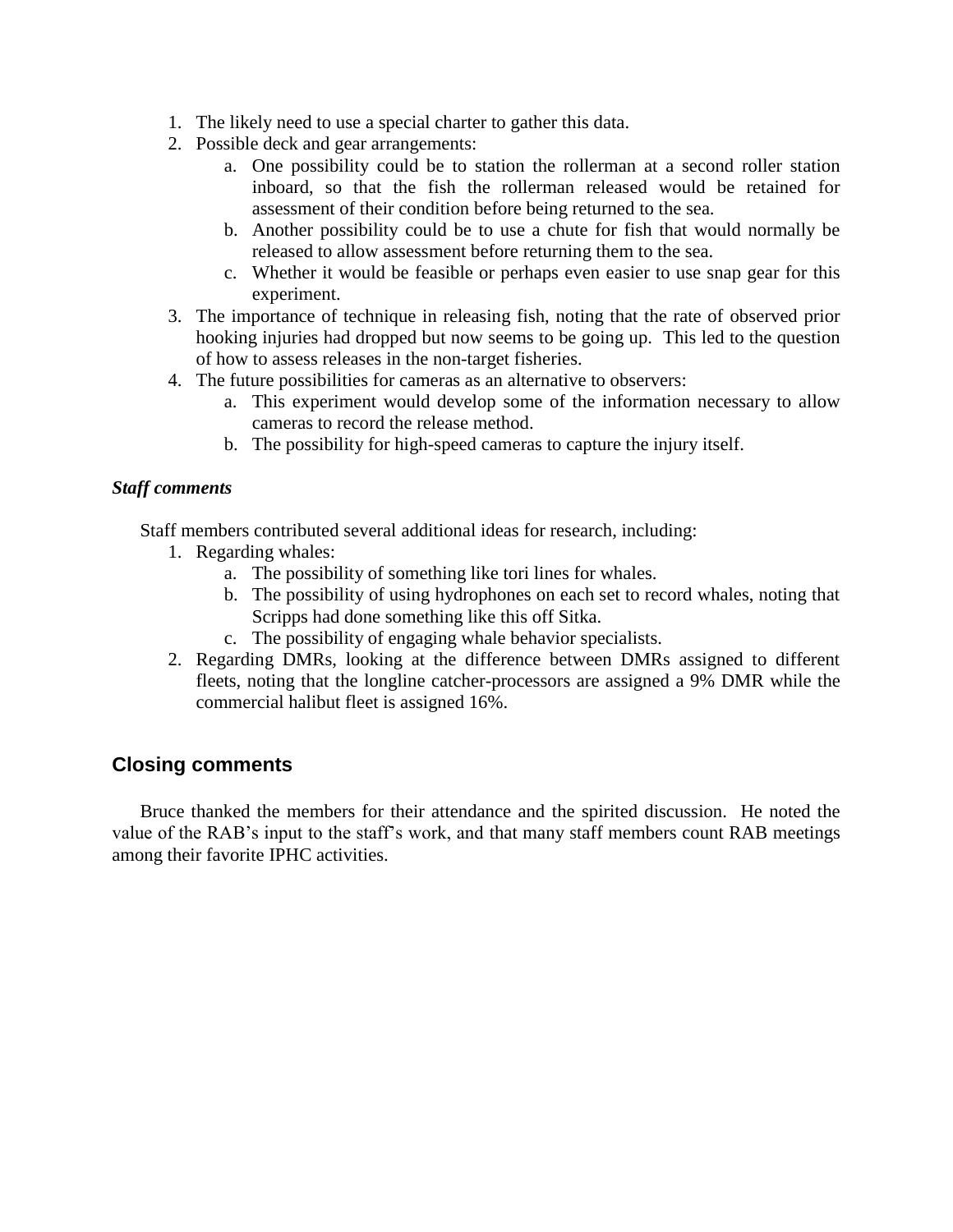## **IPHC Research Advisory Board Meeting November 16, 2015 IPHC Offices 2320 West Commodore Way, Suite 300**

## **9 a.m. - Introductions and maybe an Intriguing Question**

## 1. **New issues – RAB members and IPHC staff**

- 1.1. Discard Mortality Rate validation on fixed-gear vessels Bruce
- 1.2. Impacts of shifting sablefish fishing to pot gear in Gulf of Alaska Bruce
- 1.3. Head proportions by area and conversion factors Ray

## 2. **Issues from previous meetings and issues from RAB members in correspondence**

- 2.1. Assessment update Ian
- 2.2. Sport fishery discard mortality estimates Ian

## 3. **Brief review of some ongoing project results, highlighting those below**

- 3.1. Management Strategy Evaluation/MSAB Steve M/Bruce
- 3.2. Size at age project Steve M/Bruce
- 3.3. Length-weight project Ray
- 3.4. Eastern Bering Sea flats calibration survey and survey expansion for 2016– Ray/Ian
- 3.5. Sex composition of the commercial catch from marking fish at sea– Ian
- 3.6. Tagging updates Tim/Ray

## **LUNCH**

4. **Selected IPHC Research proposed for 2016 4.1.** Proposed research for 2016 (report distributed)

## 5. **New research suggested from issues raised**